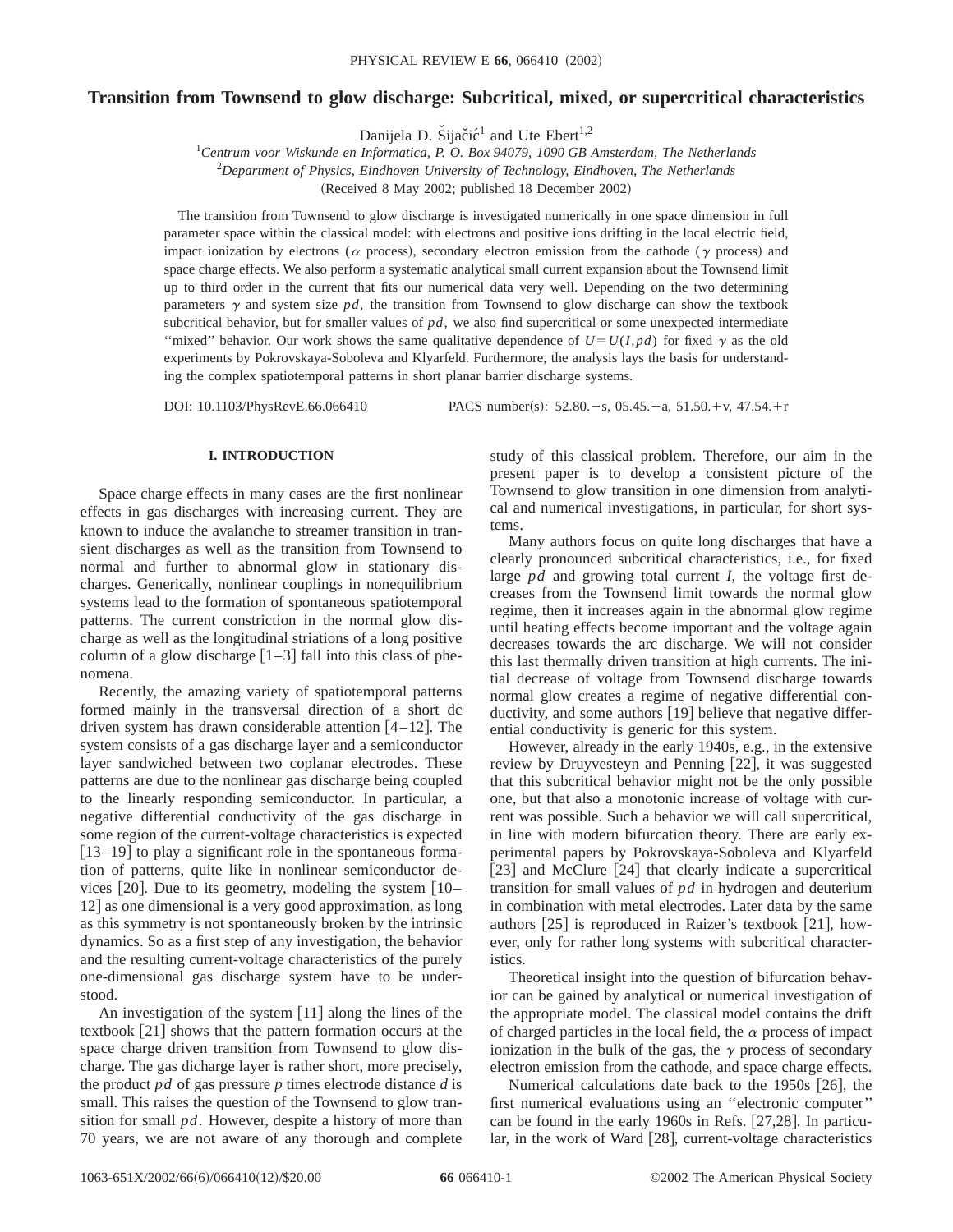with or without a region of negative differential conductivity can be found for different values of *pd*. However, computing power at the time was quite restricted and hence only a few current-voltage characteristics were calculated. The work does not seem to have been extended significantly lateron. We will take up the issue in Sec. IV.

Analytical efforts were constrained to small current expansions about the Townsend limit. The old German textbook of von Engel and Steenbeck  $[13]$  contains an elegant argument that the initial increase or decrease of the characteristics from the Townsend limit depends on the sign of  $\alpha''(E_T)$  where  $\alpha(E)$  is the effective impact ionization coefficient as a function of the electric field  $E$ , and  $\prime\prime$  denotes the second derivative evaluated at Townsend's breakdown field  $E_T$ . We recall this argument in Sec. III B. The book [13] also gives an explicit expression for the coefficient  $c_2 \propto \alpha''(E_T)$  in the expansion  $U(I) = U_T + c_2I^2$ , however, without derivation or reference. Exactly the same statements can be found more than 60 years later in Raizer's much read textbook  $[21]$ . Kolobov and Fiala [29] assume that  $\alpha''=0$  marks the point were negative differential conductivity disappears. A similar small current expansion of the voltage about the Townsend limit has recently been performed in Ref.  $[19]$ , but with a different result — here the leading correction is found to be linear in the current rather than quadratic. None of the two results has been compared to numerical solutions. In the present paper, we will present yet another result for the small current expansion and evaluate it to higher orders. Our derivation is a systematic expansion and in very good agreement with our numerical results.

In general, our aim in the present paper is a consistent and thorough theoretical investigation of the simple classical model of these discharges treated by so many authors  $[13,18,19,21,22,26-30]$ . The exploration of the full parameter space is possible, because the current-voltage characteristics in appropriate dimensionless units depends essentially only on two parameters: the secondary emission coefficent  $\gamma$ and the dimensionless system size  $L \propto pd$ .

Of course, various extensions of the model can be considered: particle diffusion, attachment, nonlinear particle mobilities, a field-dependent secondary emission rate or nonlocal ionization rates. However, e.g., Boeuf  $[31]$  has argued that for the transition from normal to abnormal glow, nonlocal terms in the impact ionization reaction should be taken into account through hybrid numerical models  $[32]$ , while in the subnormal regime between Townsend and normal glow, a local fluid model is considered sufficient [29]. This supports the strategy to first seek a full understanding of the predictions of the classical model as a corner stone and starting point for any further work.

In the present work, we perform a systematic analytical expansion of the voltage about the Townsend limit up to  $O(I^3)$ , recovering the qualitative features of the solution from Refs.  $[13,21]$ : in particular, we find that a linear term in current *I* indeed is missing, and that the coefficient  $c<sub>2</sub>$  indeed is proportional to  $\alpha''(E_T)$ , but with a different proportionality constant. In fact, our coefficient  $c_2$  depends strongly on the secondary emission coefficient  $\gamma$  — it varies by almost three orders of magnitude for  $\gamma$  between  $10^{-6}$  to  $10^{-1}$  —

while the expression given in Refs.  $\left| 13,21 \right|$  does not depend on  $\gamma$  at all. We also evaluate the next order  $O(I^3)$ . Our analytical result fits our numerical solutions very well within its range of validity. The stationary states of the pattern forming system  $[11]$  are within the range of validity of this expansion.

Furthermore, we explore the current-voltage characteristics numerically beyond the range of the small current expansion in the full parameter space. We show that within the classical model, there is not only the familiar subcritical bifurcation from Townsend to glow discharge for large values of *pd*, but for sufficiently small values of *pd*, the bifurcation is supercritical, in agreement with the scenario suggested by Druyvesteyn and Penning [22]. Furthermore, for intermediate values of *pd*, there always exist completely unexpected mixed bifurcations. This surprising finding implies that the negative differential conductivity does not vanish when  $\alpha''(E_T)=0$  in the Townsend limit, as most authors assume [21,29], but only for smaller values of  $pd$ . These statements are true for all relevant values of secondary emission  $\gamma$ . Our three-dimensional plots of the voltage as a function of dimensionless system size  $L \propto pd$  and current *I* for a given gas-electrode combination are done in the same manner as the old experimental plots by Pokrovskaya-Soboleva and Klyarfeld  $[25]$ .

The paper is organized as follows: in Sec. II, we recall the classical model and its parameters, perform dimensional analysis, and reformulate the stationary one-dimensional problem as a boundary condition problem. In Sec. III, we recall the Townsend limit and the classical argument of von Engel and Steenbeck on the qualitative dependence of the small current expansion on  $\alpha''$ . We then perform a new systematic small current expansion up to third order in the total current  $I<sup>3</sup>$  and determine the coefficients of the expansion explicitly. Sec. IV begins with our numerical strategy and a discussion of the parameters with their ranges. The parameter dependence of the current-voltage characteristics on system size  $L \propto pd$  and secondary emission coefficient  $\gamma$  is first presented in the form of  $(I, U, pd)$  plots for fixed  $\gamma$  as in Ref. [25]. We then present spatial plots of electron current and field, and compare our numerical results to our analytical small current expansion. Finally, we classify the bifurcation structure in the complete relevant parameter space. Section V contains a summary and an outlook onto the implications of this work for spatiotemporal pattern formation in barrier discharges. Two appendices contain the proof of the uniqueness of the solution of the boundary value problem and details of the small current expansion in order  $I<sup>3</sup>$ .

## **II. THE CLASSICAL MODEL**

## **A. Definition**

We investigate the classical model for glow discharges in simple nonattaching gases in a planar, quasi-one-dimensional geometry. The same model was previously investigated in, e.g., Refs.  $[13,21,22,26-30]$  as discussed in the Introduction. The model consists of continuity equations for two charged species, namely, electrons and positive ions with particle densities  $n_e$  and  $n_+$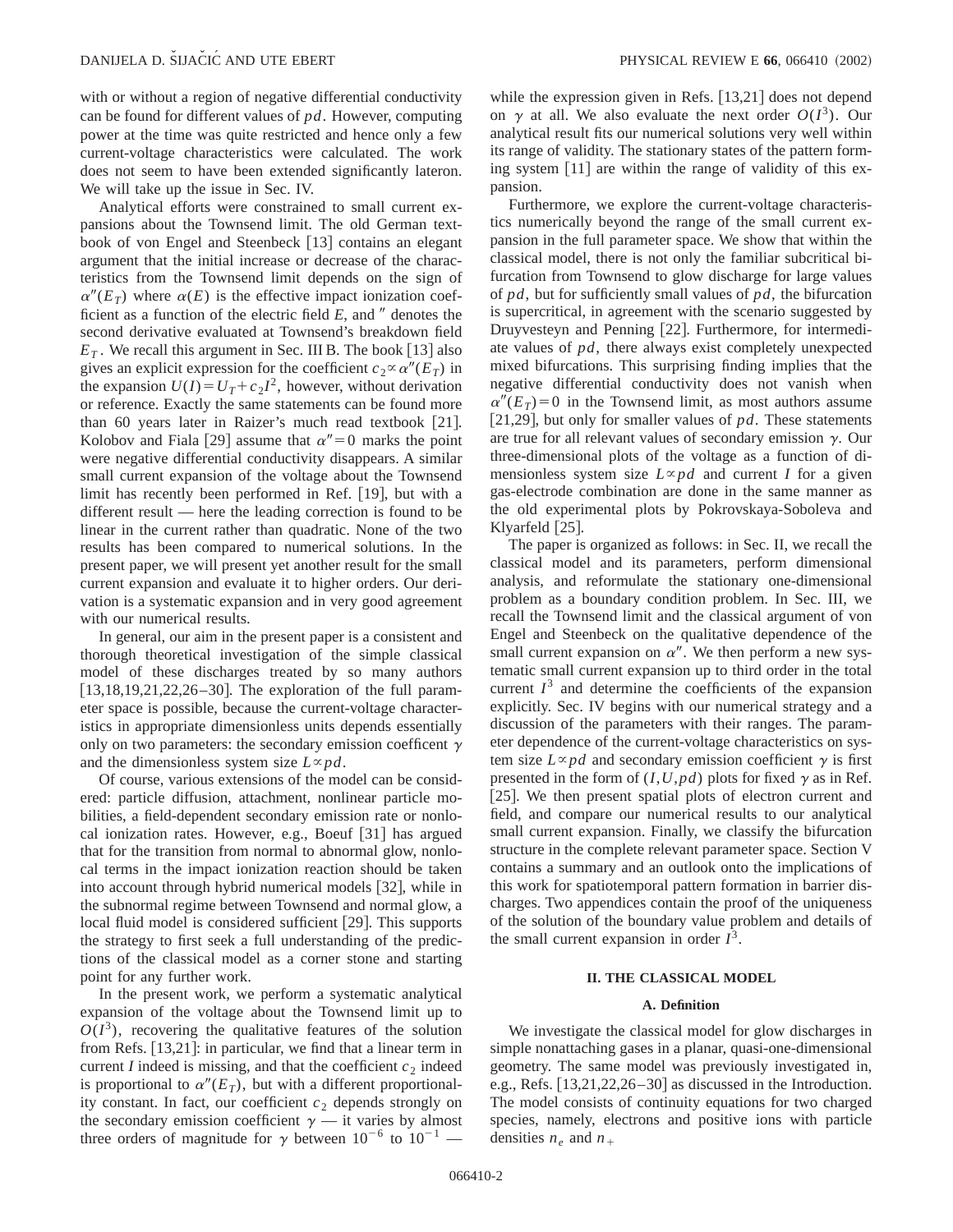$$
\partial_t n_e + \partial_X J_e = \text{(source)},\tag{1}
$$

$$
\partial_t n_+ + \partial_X J_+ = \text{(source)}.
$$
 (2)

Their space charges can modify the externally applied field *E* through the Poisson equation

$$
\partial_X E = \frac{e}{\varepsilon_0} (n_+ - n_e). \tag{3}
$$

In the simplest approximation, diffusion is neglected and particle current densities  $J_e$  and  $J_+$  are approximated by drift only

$$
J_e = -n_e \mu_e E, \qquad J_+ = n_+ \mu_+ E,\tag{4}
$$

where the drift velocity here is assumed to be linearly dependent on the local field with mobilities  $\mu_+ \ll \mu_e$ .

Two ionization processes are taken into account: the  $\alpha$ process of ionization by electron impact in the bulk of the gas, and the  $\gamma$  process of electron emission by ion impact onto the cathode. In a local field approximation, the  $\alpha$  process is modeled as a local source term in the continuity equations

(source)=
$$
|J_e|\bar{\alpha}(|E|)
$$
,  $\bar{\alpha}(|E|)=Ap \alpha \left(\frac{|E|}{Bp}\right)$ , (5)

where  $p$  is the pressure of the gas. (The mobilities then scale with inverse pressure  $\mu_e = \bar{\mu}_e / p$  and  $\mu_{\pm} = \bar{\mu}_{\pm} / p$ .) In the classical Townsend approximation  $[21]$ , the function

$$
\alpha(\mathcal{E}) = e^{-(1/|\mathcal{E}|)^s} \tag{6}
$$

is characterized by the single parameter *s* with typical values  $s=1/2$  or 1 depending on the type of gas. Our numerical results are for the most common value  $s=1$ .

The parameter  $\gamma$  is the probability that a positive ion hitting the cathode leads to the emission of a free electron into the gas. For a discharge of length *d* with the anode at  $X=0$ and the cathode at  $X = d$ , the  $\gamma$  process enters as boundary condition at  $X = d$ 

$$
|J_e(d,t)| = \gamma |J_+(d,t)|,\tag{7}
$$

while ions are absent at the anode

$$
J_+(0,t) = 0.\t\t(8)
$$

The electric potential *U* between the electrodes is

$$
U(t) = \Phi(0,t) - \Phi(d,t) > 0, \qquad E(X,t) = -\partial_X \Phi. \tag{9}
$$

With this convention, the average electric field *E* is positive. Equations  $(1)$ – $(9)$  define the classical model.

## **B. Reformulation and dimensional analysis**

For the further calculation, it is useful to note, that the continuity equations  $(1)$  and  $(2)$  together with the Poisson equation  $(3)$  in one dimension result in the spatial conservation of the total electric current

$$
\varepsilon_0 \partial_t E + e(J_+ - J_e) = J(t), \qquad \partial_X J = 0,
$$
 (10)

and that the ion current density  $J_+$  (4) with the help of Eq.  $(3)$  can be completely expressed by  $J_e$  and  $E$ ,

$$
J_{+} = \frac{\mu_{+}}{\mu_{e}} \left( -J_{e} + \frac{\varepsilon_{0}}{e} \mu_{e} E \partial_{X} E \right). \tag{11}
$$

By dimensional analysis, the independent dimensionless parameters of the model are identified. It is convenient to introduce the following dimensionless times, lengths, and fields

$$
x = \frac{X}{X_0}, \qquad \tau = \frac{t}{t_0},
$$

$$
\sigma(x,\tau) = \frac{n_e(X,t)}{n_0}, \qquad \mathcal{E}(x,\tau) = \frac{E(X,t)}{E_0}, \qquad (12)
$$

where

$$
X_0 = \frac{1}{Ap}, \quad E_0 = Bp,\tag{13}
$$

$$
\frac{X_0}{t_0} = \mu_e E_0 = \bar{\mu}_e B p^0, \quad n_0 = \frac{\epsilon_0 E_0}{e X_0} = \frac{\epsilon_0 A B}{e} p^2.
$$

The equations now take the form

$$
\partial_{\tau}\sigma = \partial_{x}j_{e} + j_{e}\alpha(\mathcal{E}),\tag{14}
$$

$$
\partial_{\tau} \mathcal{E} = j(\tau) - (1 + \mu) j_e - \mu \mathcal{E} \partial_x \mathcal{E},\tag{15}
$$

where  $j_e = \sigma \mathcal{E} = -eJ_e / [\epsilon n_0 X_0 / t_0]$  is the dimensionless conductive current carried by the electrons,

$$
j = \frac{J}{en_0 X_0 / t_0} \propto \frac{J}{p^2}
$$
 and  $u = \frac{U}{E_0 X_0} \propto \frac{U}{p^0}$  (16)

are the dimensionless total current and potential, and

$$
\mu = \frac{\mu_+}{\mu_e} \propto p^0 \qquad \text{and} \qquad L = \frac{d}{X_0} = Apd \tag{17}
$$

are the ratio of ion over electron mobility and the dimensionless length of the gas discharge layer.

We here have also recalled the scaling properties with pressure *p*, such that the pressure dependent similarity laws easily can be identified in the dimensionless results below.

#### **C. The stationary problem**

For a given dimensionless total current *j*, mobility ratio  $\mu$ , secondary emission coefficient  $\gamma$ , functional form  $\alpha(\mathcal{E})$ as in Eq.  $(6)$  and dimensionless system length  $L$ , the stationary solutions of Eqs.  $(14)$  and  $(15)$  are determined by

$$
d_{x}j_{e} = -\alpha(\mathcal{E})j_{e},\qquad(18)
$$

$$
\mu \mathcal{E} d_x \mathcal{E} = j - (1 + \mu) j_e, \qquad (19)
$$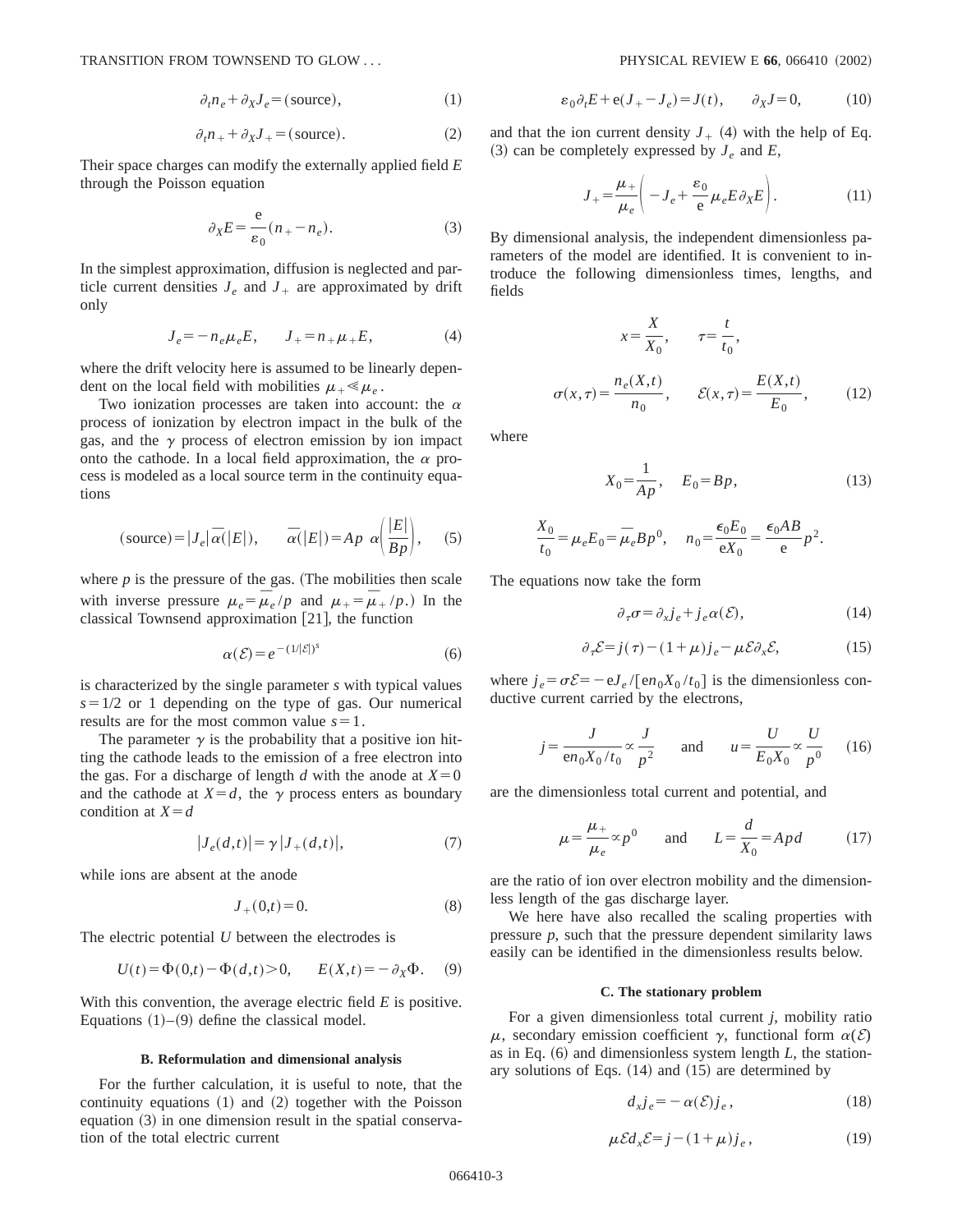together with the boundary conditions  $(7)$ ,  $(8)$  that are conveniently expressed by *j* as

$$
j_e(0) = j
$$
 and  $j_e(L) = j e^{-L_{\gamma}}$ , (20)

with

$$
L_{\gamma} = \ln \frac{1+\gamma}{\gamma}.
$$
 (21)

We assume that  $\alpha(\mathcal{E})>0$  and  $\partial \alpha/\partial |\mathcal{E}|>0$  within the relevant range of fields  $\mathcal E$ . We prove in Appendix A that this determines a unique solution for the two functions  $j_e(x)$  and  $\mathcal{E}(x)$ . Finally, the integrated field yields the potential

$$
u = \int_0^L \mathcal{E}(x) dx,
$$
 (22)

and hence the current-voltage characteristics  $u(j)$ .

### **D. A global conservation law**

 $\alpha(\mathcal{E}(x))$  is related to  $L_{\gamma}$  and *L* through the global conservation law

$$
\int_0^L \alpha(\mathcal{E}(x))dx = L_\gamma.
$$
 (23)

for all solutions  $[j_e(x), \mathcal{E}(x)]$  parametrized by *j*. This can be seen by formally integrating Eq.  $(18)$  with the boundary condition  $j_e(0) = j$  with the result

$$
j_e(x) = je^{-\int_0^x \alpha(\mathcal{E}(x'))dx'},\tag{24}
$$

and by evaluating this solution with the boundary condition  $j_e(L) = je^{-L_{\gamma}}$  at *L*. The identity (23) also can be found in Refs. [13,21].

It follows immediately that for a bounded function with  $\alpha(\mathcal{E}) \leq 1$  for all  $\mathcal E$  as in Eq. (6), the system size *L* needs to be larger than  $L_{\gamma}$ ,

$$
L \geq L_{\gamma} \tag{25}
$$

to sustain a stationary self-sustained discharge. This is true for arbitrary currents *j* and space charge effects.

The identity  $(23)$  also plays a prominent role in the small current expansion about the Townsend limit, as we will see now.

## **III. ANALYTICAL SMALL CURRENT EXPANSION**

### **A. The Townsend limit**

The well-known Townsend limit can be understood as a consequence of Eq. (23): for currents *j* so small that  $\partial_x \mathcal{E}$  $\approx$  0 in Eq. (19), the electric field is a constant  $\mathcal{E}(x) = \mathcal{E}_T$ . Equation  $(23)$  then reduces to the familiar "ignition condition"  $[21]$ 

The Paschen curve relates the potential  $u_T = \mathcal{E}_T L$  in the Townsend limit to the system size *L* through  $\alpha(u_T/L)$  $=L_{\gamma}/L$ . In particular, for the form of Eq. (6), the Paschen curve is

$$
u_T(L,\gamma) = \frac{L}{\ln^{1/s}(L/L_\gamma)},\tag{27}
$$

while the field is

$$
\mathcal{E}_T(L,\gamma) = \frac{1}{\ln^{1/s}(L/L_\gamma)}.\tag{28}
$$

In dimensionless form,  $u_T$  and  $\mathcal{E}_T$  depend only on the secondary emission coefficient  $\gamma$ , system size *L*, and the parameter *s* in Eq. (6). The Townsend field  $\mathcal{E}_T$  increases monotonically with decreasing system size *L* and diverges for  $L \downarrow L_{\gamma}$ . The Paschen curve  $u_T(L, \gamma)$  (27) has a minimum at *L*  $= L_{\gamma} e^{1/s}$  and diverges both for  $L \downarrow L_{\gamma}$  and for  $L \rightarrow \infty$ .

### **B. The argument of von Engel and Steenbeck**

In the old German textbook of von Engel and Steenbeck [13], the following argument for an expansion about the Townsend limit can be found: write the electric field as the Townsend field  $\mathcal{E}_T$  plus a perturbation  $\Delta(x)$ , and note that the potential is the integrated field

$$
\mathcal{E}(x) = \mathcal{E}_T + \Delta(x), \quad u = u_T + \int_0^L \Delta(x) dx. \tag{29}
$$

The local impact ionization coefficient can then be expanded about  $\alpha(\mathcal{E}_T)$  as

$$
\alpha(\mathcal{E}(x)) = \alpha(\mathcal{E}_T) + \alpha'(\mathcal{E}_T)\Delta(x) + \frac{\alpha''(\mathcal{E}_T)}{2}\Delta^2(x) + \cdots.
$$
\n(30)

For fixed system size *L* and parameter  $L_{\gamma}$ , the global constraint (23) relates different solutions  $\mathcal{E}(x)$  to  $\alpha(\mathcal{E}_T)L$ through

$$
\alpha(\mathcal{E}_T)L = \int_0^L \alpha(\mathcal{E}(x))dx
$$
  
=  $\alpha(\mathcal{E}_T)L + \alpha'(\mathcal{E}_T) \int_0^L \Delta(x)dx$   
+  $\frac{\alpha''(\mathcal{E}_T)}{2} \int_0^L \Delta^2(x)dx + \cdots,$  (31)

where the expansion (30) of  $\alpha$  was used in the second step. This identity allows one to express  $\int_0^L \Delta(x) dx$  by the higher order terms  $\int_0^L \Delta^n(x) dx$ ,  $n=2,3,...$ , Insertion of this expansion into the definition of *u* yields

$$
u = u_T - \frac{\alpha''(\mathcal{E}_T)}{2\alpha'(\mathcal{E}_T)} \int_0^L \Delta^2(x) dx + \cdots. \tag{32}
$$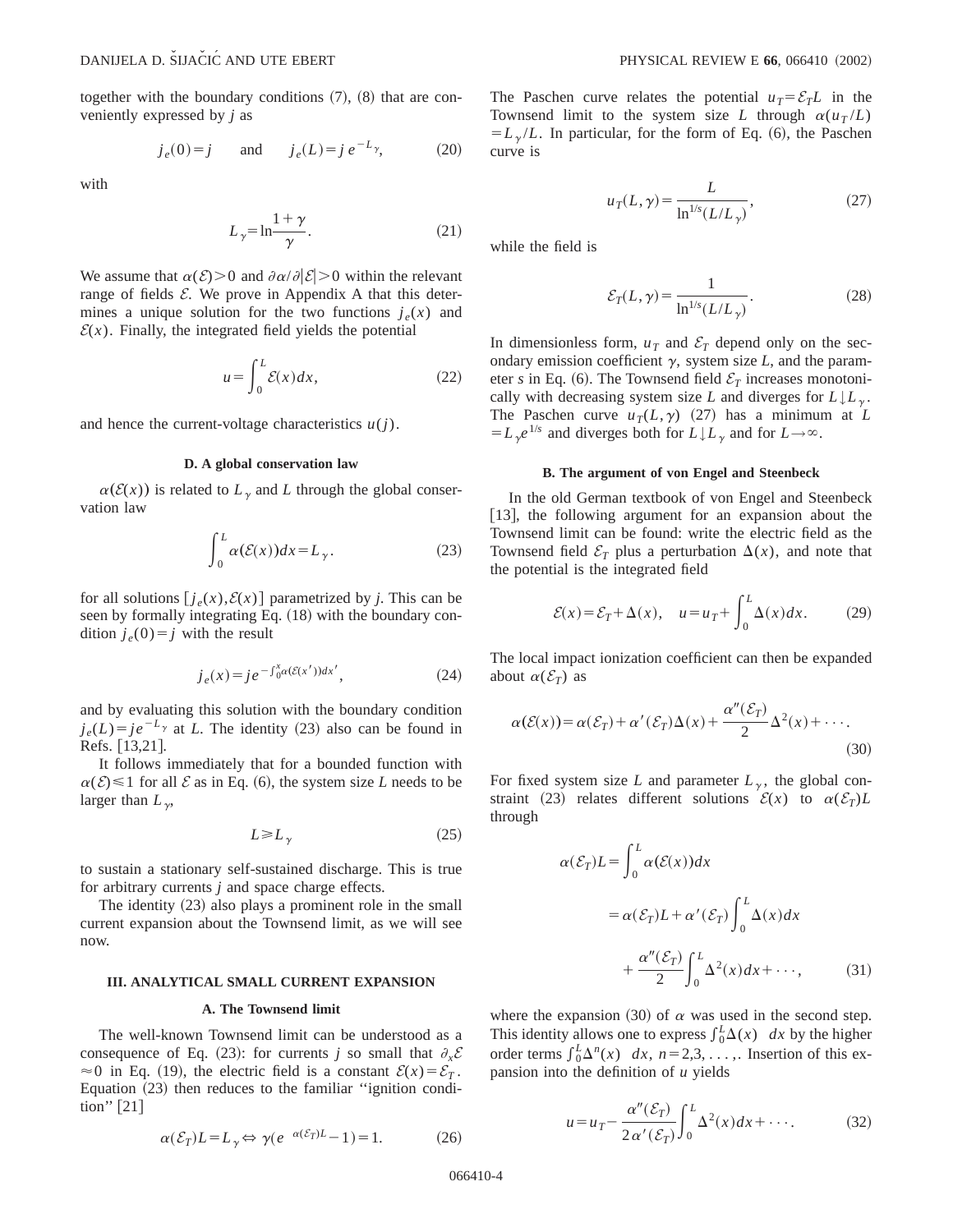Since  $\Delta^2$  is positive and since  $\alpha$  is assumed to be an increasing function of  $\mathcal E$ , the sign of the correction is determined by the sign of  $\alpha''$ . This statement from Ref. [13] is recalled in the recent literature  $[21,29]$ . It should be noted that the estimate (32) is valid as long as  $|\alpha^{(n)}\int \Delta^n dx| \le |\alpha^n\int \Delta^2 dx|$  for all  $n \geq 3$ .

The question is now how to calculate  $\int_0^L \Delta^2(x) dx$ . In Ref. [13], a result is quoted referring to a long calculation whose details and reference are not given. The same result is given more than 60 yr later in Ref.  $[21]$  in Sec. 8.3 with a sketch of an argument and again without reference. The argument assumes that  $|J_+| \ge |J_e|$  throughout the discharge volume. This assumption is in disagreement with the boundary condition  $(8)$ . A somewhat different argument based on a constant space charge through the whole system is given in Ref. [23]. In Ref. [21], the electric field profile is assumed to be  $\mathcal{E}(x)$  $\alpha \sqrt{1-x/x_0}$ , while [23] it is assumed to be  $\mathcal{E}(x) \propto (1-x_0)^2$  $-x/x_0$ ) where the length scale  $x_0$  depends on the current *j*. In both cases, the breakdown of the approximation is determined from the field vanishing at the anode,  $\mathcal{E}(L) \approx 0$ . This prescription yields no dependence on  $\gamma$  at all, quite in contrast to our results below. The functional forms for  $\mathcal{E}(x)$ should be compared with our systematic analytical results  $(33)$  and  $(49)$  below (note that we reversed the order of anode and cathode), and with our numerically derived field profiles in Figs. 4 and 5. They do not justify the *Ansatze* given above.

Rather a consistent *Ansatz* is chosen in Ref. [19], and the structure of their expansion in terms of  $e^{-L_{\gamma}}$  and  $L_{\gamma}$  is quite similar to ours below. However, these authors fail to incorporate the global conservation law  $(23)$ , and get a correction already in linear order of *j*, in contrast to the rigorous result  $(32)$  above.

#### **C. A systematic expansion in small** *j*

We now perform a systematic expansion in powers of *j* about the Townsend limit. In principle, this expansion can be extended to arbitrary order. We have evaluated it up to  $O(j^3)$ . We write the field correction as a power series in *j*, namely,  $\Delta(x) = j\mathcal{E}_1(x) + j^2 \mathcal{E}_2(x) + \cdots$ , and use the same *Ansatz* for the current  $j_e(x)$ 

$$
\mathcal{E}(x) = \mathcal{E}_T + j\mathcal{E}_1(x) + j^2 \mathcal{E}_2(x) + \cdots,
$$
 (33)

$$
j_e(x) = j\,\iota_1(x) + j^2\,\iota_2(x) + \cdots,\tag{34}
$$

and we introduce the short hand notation

$$
\alpha = \alpha(\mathcal{E}_T), \quad \alpha' = \alpha'(\mathcal{E}_T), \quad \alpha'' = \alpha''(\mathcal{E}_T), \quad \dots \quad (35)
$$

in the Taylor expansion

$$
\alpha(\mathcal{E}(x)) = \alpha + \alpha' (j\mathcal{E}_1(x) + j^2 \mathcal{E}_2(x) + \cdots)
$$
  
+ 
$$
\frac{\alpha''}{2} (j\mathcal{E}_1(x) + j^2 \mathcal{E}_2(x) + \cdots)^2 + \cdots
$$
 (36)

Insertion of the *Ansätze* (33) and (34) into Eqs. (18) and ordering in powers of *j* yields

$$
O(j1): \partial_x \iota_1(x) = -\iota_1(x)\alpha,\tag{37}
$$

$$
O(j^2):\partial_x \iota_2(x) = -\iota_2(x)\alpha - \iota_1(x)\alpha' \mathcal{E}_1(x),\ldots
$$
 (38)

For Eq.  $(19)$ , the same procedure gives

$$
O(j^0): \partial_x \mathcal{E}_T = 0,\tag{39}
$$

$$
O(j1): \mu \mathcal{E}_T \partial_x \mathcal{E}_1 = 1 - (1 + \mu) \iota_1(x), \tag{40}
$$

$$
O(j^2): \mu \mathcal{E}_T \partial_x \mathcal{E}_2 + \mu \mathcal{E}_1 \partial_x \mathcal{E}_1 = -(1 + \mu) \iota_2(x), \dots
$$
\n(41)

The boundary condition  $(20)$  at the anode  $(x=0)$  yields

$$
\iota_1(0) = 1, \qquad \iota_2(0) = 0, \qquad \iota_3(0) = 0, \ldots
$$
 (42)

The boundary condition  $(20)$  at the cathode  $(x=L)$  most conveniently is evaluated with the help of the global conservation law  $(23)$ . Taking into account that  $L<sub>y</sub>$  is independent of *j*, the expanded form reads

$$
O(j^0): \alpha L = L_\gamma,\tag{43}
$$

$$
O(j^1): \int_0^L \mathcal{E}_1(x) dx = 0,
$$
\n(44)

$$
O(j^2): \int_0^L \left( \alpha' \mathcal{E}_2(x) + \alpha'' \frac{\mathcal{E}_1^2(x)}{2} \right) dx = 0, \tag{45}
$$

$$
O(j^3): \int_0^L \left( \alpha' \mathcal{E}_3 + \alpha'' \mathcal{E}_1 \mathcal{E}_2 + \alpha'' \frac{\mathcal{E}_1^3}{3!} \right) dx = 0,
$$
  
... (46)

where the first equation  $(43)$  reproduces the ignition condition  $(26)$ . Finally, the potential *u* from Eq.  $(22)$  is

$$
u = u_T(L, \gamma) + j \int_0^L \mathcal{E}_1(x) dx + j^2 \int_0^L \mathcal{E}_2(x) dx
$$
  
+  $j^3 \int_0^L \mathcal{E}_3(x) dx + \cdots$ . (47)

The lowest order  $u_T(L, \gamma)$  reproduces the Paschen curve (27). Eq. (44) reveals immediately that the order  $j^1$  in *u* has to be absent. For the order  $j^2$  in Eq. (47), the function  $\mathcal{E}_1(x)$ has to be calculated. First,

$$
u_1(x) = e^{-\alpha x} \tag{48}
$$

is the solution of Eqs. (37) and (42).  $\iota_1(x)$  has to be inserted into Eq.  $(40)$  which now can be solved analytically up to a constant of integration. This constant is determined by Eq.  $(44)$ . The result is

$$
\mathcal{E}_1(x) = \frac{\alpha x - \frac{L_{\gamma}}{2} + (1 + \mu) \left(e^{-\alpha x} - \frac{1 - e^{-L_{\gamma}}}{L_{\gamma}}\right)}{\alpha \mu \mathcal{E}_T}.
$$
 (49)

For the contribution in order  $j^2$  to the potential, the calculation of  $\mathcal{E}_1$  is sufficient since with the help of Eq. (45),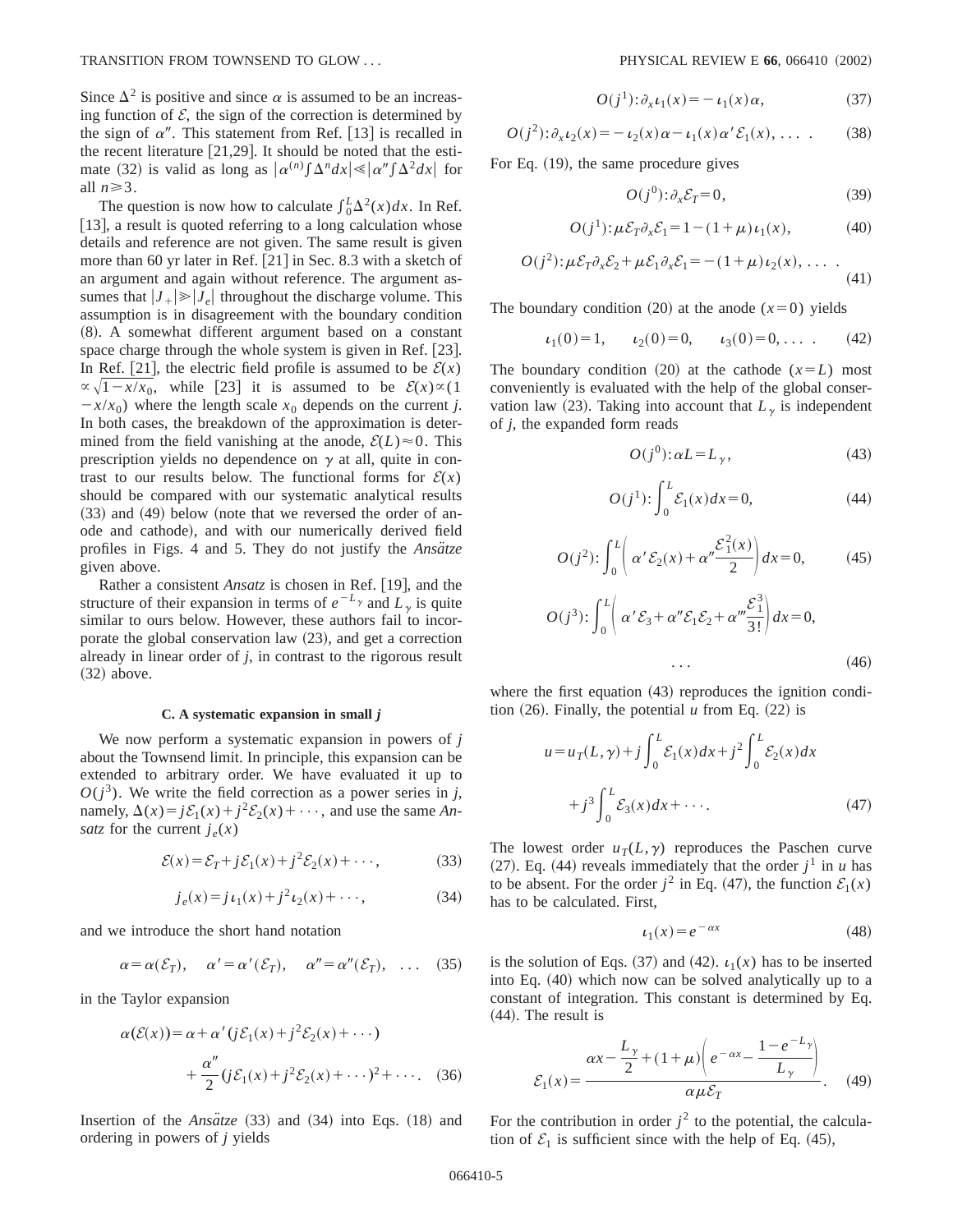

FIG. 1. Plot of  $F(\gamma,\mu)$  as a function of  $\gamma$  in a doublelogarithmic plot. The dependence on  $\mu$  for realistic values  $0 \leq \mu$  $\leq 0.0095$  is too weak to be visible in the plot. However,  $F(\gamma,\mu)$ varies over almost four orders of magnitude as a function of  $\gamma$ .

$$
\int_0^L \mathcal{E}_2(x) dx = -\frac{\alpha''}{2\alpha'} \int_0^L \mathcal{E}_1^2(x) dx = -\frac{\alpha''}{2\alpha'} \frac{F(\gamma,\mu)}{\alpha^3 \mu^2 \mathcal{E}_1^2},
$$

with the function

$$
F(\gamma,\mu) = \frac{L_{\gamma}^{3}}{12} + (1+\mu)(2-L_{\gamma}-2e^{-L_{\gamma}}-L_{\gamma}e^{-L_{\gamma}}) + (1+\mu)^{2}\left(\frac{1-e^{-2L_{\gamma}}}{2} - \frac{(1-e^{-L_{\gamma}})^{2}}{L_{\gamma}}\right).
$$
 (50)

The function is plotted in Fig. 1. Within the interesting parameter regime, it depends strongly on  $\gamma$  and invisibly on  $\mu$ . Here we use the parameter range for  $\gamma$  suggested by Ref. [21] and the maximal mobility ratio  $\mu = \mu_+ / \mu_e = 0.0095$  is reached for the lightest molecules, namely, hydrogen.

The small current expansion of the current-voltage characteristics is in this approximation

$$
u = u_T - \left(\frac{j}{\mu}\right)^2 \frac{\mathcal{E}_T \alpha''}{2\alpha'} \frac{F(\gamma, \mu)}{t(\alpha \mathcal{E}_T)^3} + O(j^3).
$$
 (51)

The range of validity of this expansion can be easily estimated by inserting Eq.  $(49)$  into Eq.  $(33)$ : the correction to the field due to the current should not exceed half of the Townsend field, so

$$
j \lesssim \frac{\mathcal{E}_T}{2 \max\limits_x |\mathcal{E}_1(x)|} \simeq \frac{\mathcal{E}_T}{2 \mathcal{E}_1(L)} \simeq \frac{L_y \gg 1}{L} \mu \mathcal{E}_T^2. \tag{52}
$$

In view of the very good fit of this expansion with our numerical results to be presented below in Fig. 6 , and in view of the interesting bending structure of the numerically derived current-voltage characteristics in Fig. 9 below, it seemed promising to calculate the next term of the expansion of order  $j^3$ 

$$
u = u_T - \left(\frac{j}{\mu}\right)^2 \frac{\mathcal{E}_T \alpha''}{2\alpha'} \frac{F(\gamma, \mu)}{(\alpha \mathcal{E}_T)^3} + \left(\frac{j}{\mu}\right)^3 f_3 + O(j^4). \quad (53)
$$

The function  $f_3$  can also be calculated fully analytically and along the same lines: first  $i_2(x)$  is derived from Eq. (38) and  $(42)$  and inserted into the o.d.e.  $(41)$  for  $\mathcal{E}_2(x)$ . The equation is solved, and the constant of integration is determined by Eq. (45). Then  $\int_0^L \mathcal{E}_3(x) dx$  is derived from Eq. (46) and the explicit expressions for  $\mathcal{E}_1(x)$  and  $\mathcal{E}_2(x)$  and inserted into Eq.  $(47)$ . However, the result of this calculation is still considerably longer than Eq.  $(50)$  and does not show any simple structure. We therefore will not give the explicit form here. Rather, we summarize essential steps of the calculation in more detail in Appendix B. The final steps were done by computer algebra (mathematica). Some of the results for  $f_3$ are shown in Fig. 6 and compared with numerical solutions of the full problem  $(18)–(22)$ .

### **D. Discussion of the result**

Translating back from dimensionless to physical units, the result reads

$$
U(J) = U_T - \left(\frac{J}{\varepsilon_0 \mu_+}\right)^2 \frac{E \partial_E^2 \bar{\alpha}}{2 \partial_E \bar{\alpha}} \Bigg|_{E_T} \frac{F(\gamma, \mu)}{(\bar{\alpha} E_T)^3} + \left(\frac{J}{\epsilon_0 \mu_+}\right)^3 \frac{f_3}{(E_0^2 Ap)^3} + \cdots,
$$

with the dimensionless coefficient

$$
\left. \frac{E \partial_E^2 \bar{\alpha}}{2 \partial_E \bar{\alpha}} \right|_{E_T} = \frac{\mathcal{E}_T \alpha''}{2 \alpha'} = \frac{s E_0^s - (s+1) E_T^s}{2 E_T^s}.
$$
 (54)

The coefficient of  $J^2$  changes sign for  $\mathcal{E}_T = E_T / E_0$  $=\left[s/(s+1)\right]^{1/s}$ . With the help of Eq. (28), this transition at  $\alpha''=0$  can be located on the Paschen curve; it occurs at

$$
L_{crit} = L_{\gamma} e^{1+1/s}.
$$
 (55)

This is always on the right branch of the Paschen curve, since the minimum is at  $L = L<sub>y</sub>e<sup>1/s</sup>$ .

The result agrees qualitatively with that given by Raizer  $[21]$  and von Engel and Steenbeck  $[13]$ . In particular, the leading order correction is also of order  $\alpha''(j/\mu)^2$ . However, the explicit coefficient of  $j^2$  differs: while the coefficient in Refs. [13,21] does not depend on  $\gamma$  at all, we find that the dependence on  $\gamma$  is essential, as the plot of *F* in Fig. 1 clearly indicates. In fact, within the relevant range of  $10^{-6} \le \gamma$  $\leq 10^0$ , this coefficient varies by almost four orders of magnitude. We remark that it indeed would be a quite surprising mathematical result if the Townsend limit itself would depend on  $\gamma$  as in Eq. (28), but the small current expansion about it would not. Our  $\gamma$ -dependent analytical result also excellently fits our numerical solutions, as we will show in the following section.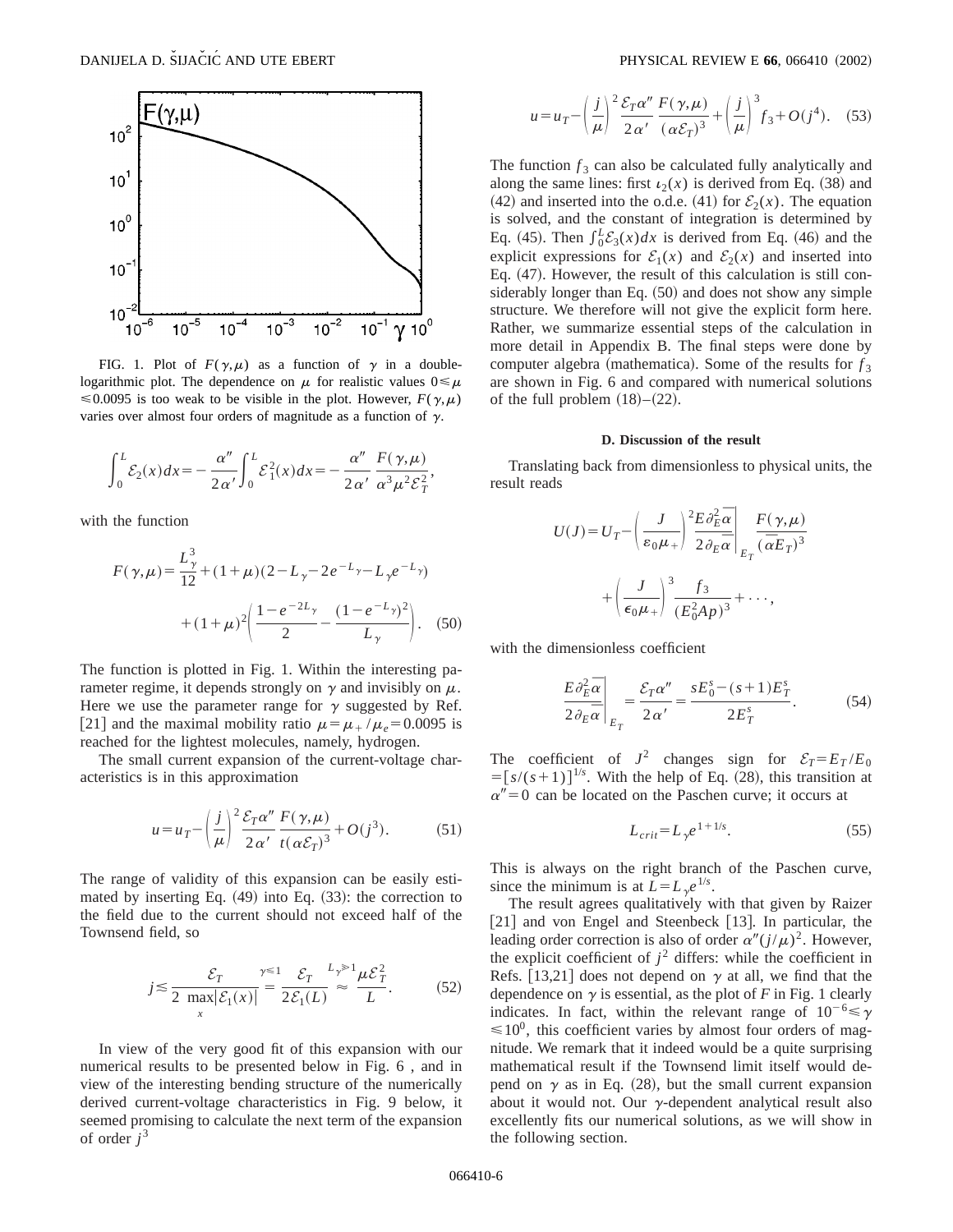# **IV. NUMERICAL SOLUTIONS**

We now discuss our numerical results for the voltage *u* as a function of total current *j*, secondary emission coefficient  $\gamma$ , mobility ratio  $\mu$ , and system size *L*, as resulting from Eqs.  $(18)$ – $(22)$ . We will work with the Townsend approximation  $\alpha(\mathcal{E})=e^{-1/|\mathcal{E}|}$  (6) with  $s=1$  as the standard case [21].

#### **A. The numerical method**

In Appendix A, we showed that the solution  $u=u(j)$  is unique for fixed  $\gamma$ ,  $\mu$ , and *L*, and we proved the useful property that the system size *L* is a monotonically decreasing function of the electric field  $\mathcal{E}(0)$  at the anode,  $dL/d\mathcal{E}(0)$  $<$  0 (A4), for fixed  $\gamma$ ,  $\mu$ , and *j*. The second observation lays the basis for our numerical iteration procedure:

First the two o.d.e.'s (18), (19) are integrated from  $x=0$ with the known initial value  $j_e(0) = j$  and some guessed initial value  $\mathcal{E}(0)$  towards larger *x*. The equations are integrated until for some  $x = \overline{x}$ , we find the value  $j_e(\overline{x}) = je^{-L_y}$  that should be assumed at the fixed system size  $x = L$ . If  $\bar{x} > L$ , a larger value of  $\mathcal{E}(0)$  is chosen for the next iteration step, and if  $\bar{x}$  is a smaller  $\mathcal{E}(0)$ . Here a linear interpolation of  $d\bar{x}/d\mathcal{E}(0)$  is used. This iteration loop is continued until the boundary condition  $(20)$  at *L* is obeyed with sufficient accuracy. The potential  $\phi(x)$  is integrated together with  $j_e(x)$  and  $\mathcal{E}(x)$  by adding the third o.d.e.  $\partial_x \phi = -\mathcal{E}$  [33]. The voltage *u* over the system is  $u = \phi(0) - \phi(L)$ .

For the numerical integration of the o.d.e.'s, we used the lsodar.f routine of the ODE-PACK package from the freeware site netlib.org. It integrates initial value problems for sets of first order o.d.e.'s and chooses automatically the appropriate numerical method for stiff or nonstiff systems. At the same time, it locates the roots of any specified function. We defined this function as  $j_e(x) - je^{-L_x}$  which returns the value  $\bar{x}$  for the next iteration loop with high precision.

## **B.** Parameters *L*,  $\gamma$ , and  $\mu$ , and  $j/\mu$  scaling

The problem depends on the following parameters: the first one is the system size *L* which is proportional to *pd* in physical units. It can take arbitrary values; we explore a continuous range of *L* on both the left and the right branch of the Paschen curve.

The second parameter is the secondary emission coefficient  $\gamma$  which is determined by both the gas and the cathode surface. Increasing  $\gamma$  decreases the minimum breakdown voltage which is  $eL<sub>y</sub>$  as discussed after Eq. (55). This mechanism can be used for improving performance in technical applications such as plasma display panels Ref. [34]. According to [21],  $\gamma$  can take values between 10<sup>-6</sup> and  $10^{-1}$ , in extreme cases even larger. We show results either for the two extreme cases  $10^{-6}$  and  $10^{-1}$ , or we show one representative result for  $\gamma=10^{-2}$ .

The third parameter is the mobility ratio  $\mu = \mu_+ / \mu_e$  of the charged species. Since ions are much heavier than electrons,  $\mu$  is always much smaller than 1. The largest value of  $\mu$ =0.0095 [21] is reached for the lightest molecules, namely, hydrogen. As a standard, we use the value  $\mu$  $=0.0035$  for nitrogen.

The functional form of the defining Eqs.  $(18)–(21)$  and of the small current expansion  $(53)$  suggest that *u* in leading order does not depend on  $j$  and  $\mu$  separately, but only on the scaling variable  $j/\mu$  and on the factor  $(1+\mu) \approx 1$ . This observation motivates our choice of the variable  $j/\mu$  in the following figures. However, Fig. 7 will show that for large  $j/\mu$  in the abnormal glow regime and for large systems *L*, there is some small  $\mu$ -dependent correction to this scaling behavior. Reconsidering Eqs.  $(18)–(21)$ , this means that the factor  $(1+\mu)$  cannot simply be equated with 1 even for  $\mu$  $\leq 10^{-2}$ , but yields some correction. In physical terms, the substitution of  $(1+\mu)$  by 1 means that the anode fall region is eliminated, and we conclude that in large systems in the glow regime, the anode fall yields some small contribution to the current-voltage characteristics.

## **C. General features of the current-voltage characteristics**

We now give an overview over our numerical results in the full parameter regime of the current-voltagecharacteristics  $u(j)$  from Townsend up to abnormal glow discharge as a function of rescaled current  $j/\mu$ , system size *L*, and secondary emission coefficient  $\gamma$ . In Figs. 2 and 3, we plot *u* as a function of  $j/\mu$  and *L* for  $\gamma=10^{-6}$  and  $\gamma$  $=10^{-1}$ , respectively. The plots follow the style of an experimental plot in Ref.  $[25]$ , which is reproduced as Fig. 1 in Ref. [29]. We are not aware of other numerical results reproducing this structure, apart form our Figs. 2 and 3.

Comparing the two figures for different  $\gamma$ , it can be noted that on the one hand, the shapes look qualitatively similar, while on the other hand, the actual parameter regimes of potentials, currents, and system sizes vary by an order of magnitude or more. Let us now consider the common features.

In the limit of small current  $j$  (i.e., in the foreground of the figures), the curves saturate to a plateau value which actually reproduces the Paschen curve  $u = u_T(L, \gamma)$  from Eq. (27).

Following  $u = u(j)$  along a line of fixed system size *L*, we get the current-voltage characteristics for this particular system characterized by the two parameters  $L$  and  $\gamma$ . For these curves  $u=u(j)$ , the following features can be noted.

For larger *L*, the voltage *u* first decreases for increasing current *j*. This is the familiar Townsend-to-glow transition with negative differential conductivity. For larger *j*, the voltage *u* increases again towards the regime of abnormal glow. In the minimum of the potential, there is no plateau in contrast to experimental plots. This is because we solve the purely one-dimensional system without the possibility of a lateral growth of the glow discharge column.

For smaller values of *L*, in particular, when starting from the left branch of the Paschen curve, the voltage does not decrease for increasing current, but it increases immediately. We will discuss this different bifurcation structure in more detail at the end of this section.

#### **D. Spatial profiles**

It is instructive to study the spatial profiles of electron current  $j_e(x)$  and field  $\mathcal{E}(x)$  for different system sizes. In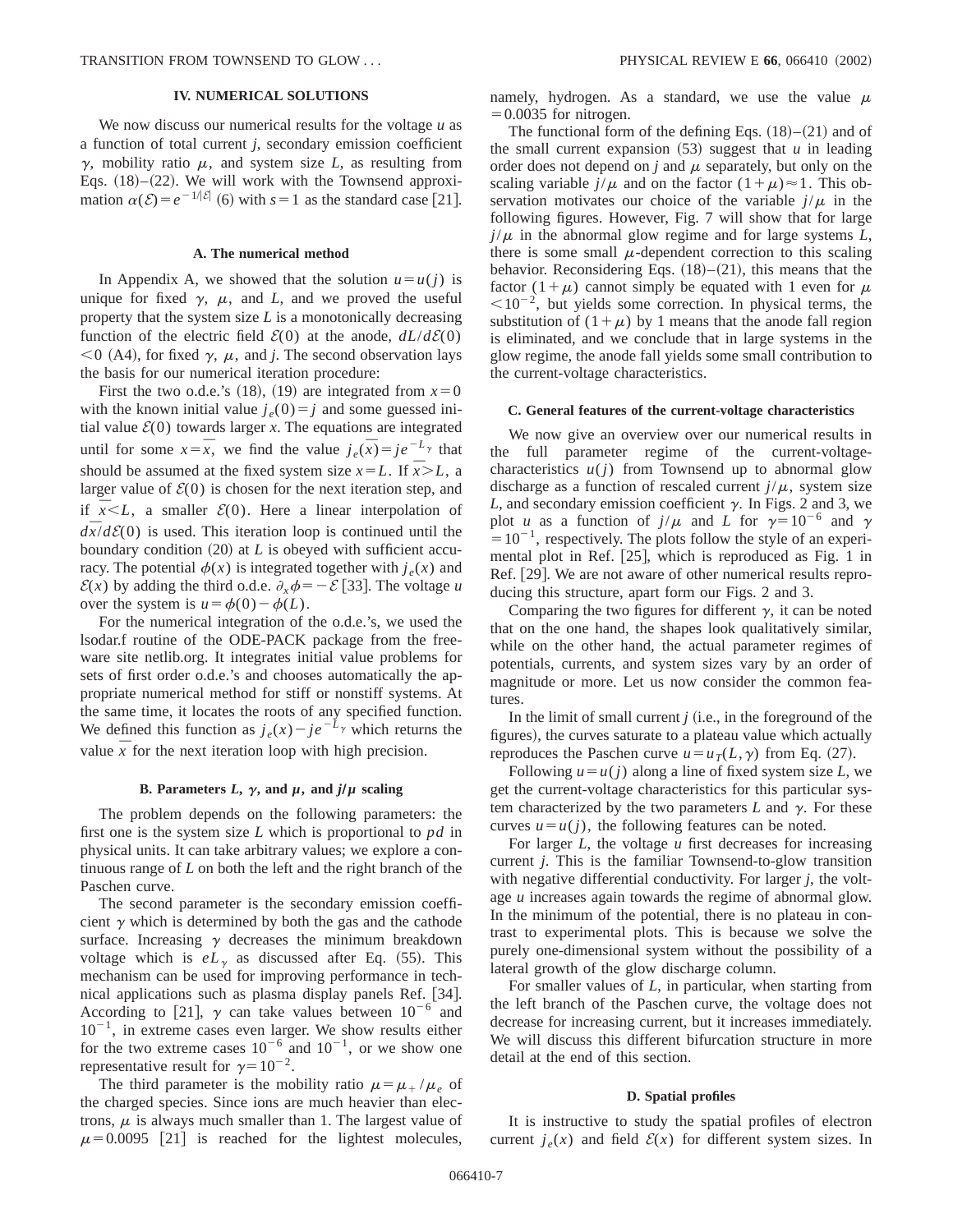

FIG. 2. *u* as a function of  $j/\mu$  (on log scale) and *L* for the small secondary emission coefficient  $\gamma=10^{-6}$ . The parameter range is  $3 \times 10^{-7} / \mu \le j / \mu \le 5 \times 10^{-3} / \mu$  for  $\mu = 0.0035$  and  $17.3 \le L \le 160$ .

Figs. 4 and 5, we plot such profiles for  $L = eL_\gamma$  and for *L*  $= e^{3}L_{\gamma} = eL_{crit}$ . The smaller system size  $eL_{\gamma}$  coincides with the minimum of the Paschen curve, while  $L_{crit} = e^2 L_y$  (55) is the system size where  $\alpha''$  in Eq. (53) changes the sign. So for  $L < L_{crit}$  the voltage increases initially in the small current expansion around the Townsend limit, while for  $L>L<sub>crit</sub>$  it decreases.

Note that in contrast to previous plots, e.g., in Ref.  $[21]$ , our cathode is on the right hand side at  $x=L$ , because we found it more convenient to work with a positive field  $\mathcal{E}$ . The electron current is normalized by the total current.

In each plot, the profiles for the two smallest current values are well described by the small current expansion from Sec. III. This is in agreement with the range of validity of these expansions of  $j/\mu \leq 0.08$  for  $L = eL_{\gamma} = L_{crit}/e$  or of  $j/\mu \leq 1.3 \times 10^{-3}$  for  $L = eL_{crit}$ , respectively, estimated according to Eq.  $(52)$ .

For larger currents, a separation into resistive column on the left and cathode fall on the right becomes pronounced. While in the smaller system, both regions take about equal parts, in the larger system, the cathode fall takes only a small



FIG. 3. Plot as in Fig. 2, but now for  $\gamma=10^{-1}$ . The parameter range is  $10^{-6}/\mu \le j/\mu \le 7 \times 10^{-2}/\mu$  for  $\mu = 0.0035$  and  $3 \le L$  $\leq 28.$ 



FIG. 4. Spatial profiles  $j_e(x)/j$  and  $\mathcal{E}(x)$  for system size *L*  $= eL<sub>y</sub>$  at the minimum of the Paschen curve. Plotted are curves for  $j/\mu$ =0.01, 0.1, 0.3, 1, 3. Other parameters,  $\gamma$ =0.01,  $\mu$ =0.0035.

part of the volume on the right hand side.

### **E. Comparison of numerical and analytical results**

Let us now compare the current-voltage characteristics corresponding with these profiles with our analytical results from Sec. III. In Fig. 6, the numerical results for  $u(j)$  are plotted as a thick solid line, and the analytical expansions  $(51)$  and  $(53)$  up to second or third order in  $j/\mu$  as thin solid and dashed lines, respectively. For the calculation of the third order, the procedure described in Appendix B has been followed. Figure 6 shows that in particular the expansion up to order  $(j/\mu)^3$  gives a very good agreement within the range of validity of  $j/\mu \leq 0.08$  or  $1.3 \times 10^{-3}$ , respectively, according to Eq.  $(52)$ .



FIG. 5. The same as in the previous figure, but now for the larger system size  $L = e^3 L_{\gamma}$ . The current now explores the smaller values  $j/\mu$ =10<sup>-4</sup>, 10<sup>-3</sup>, 3×10<sup>-3</sup>, 0.01, 0.03, 0.1, 0.3.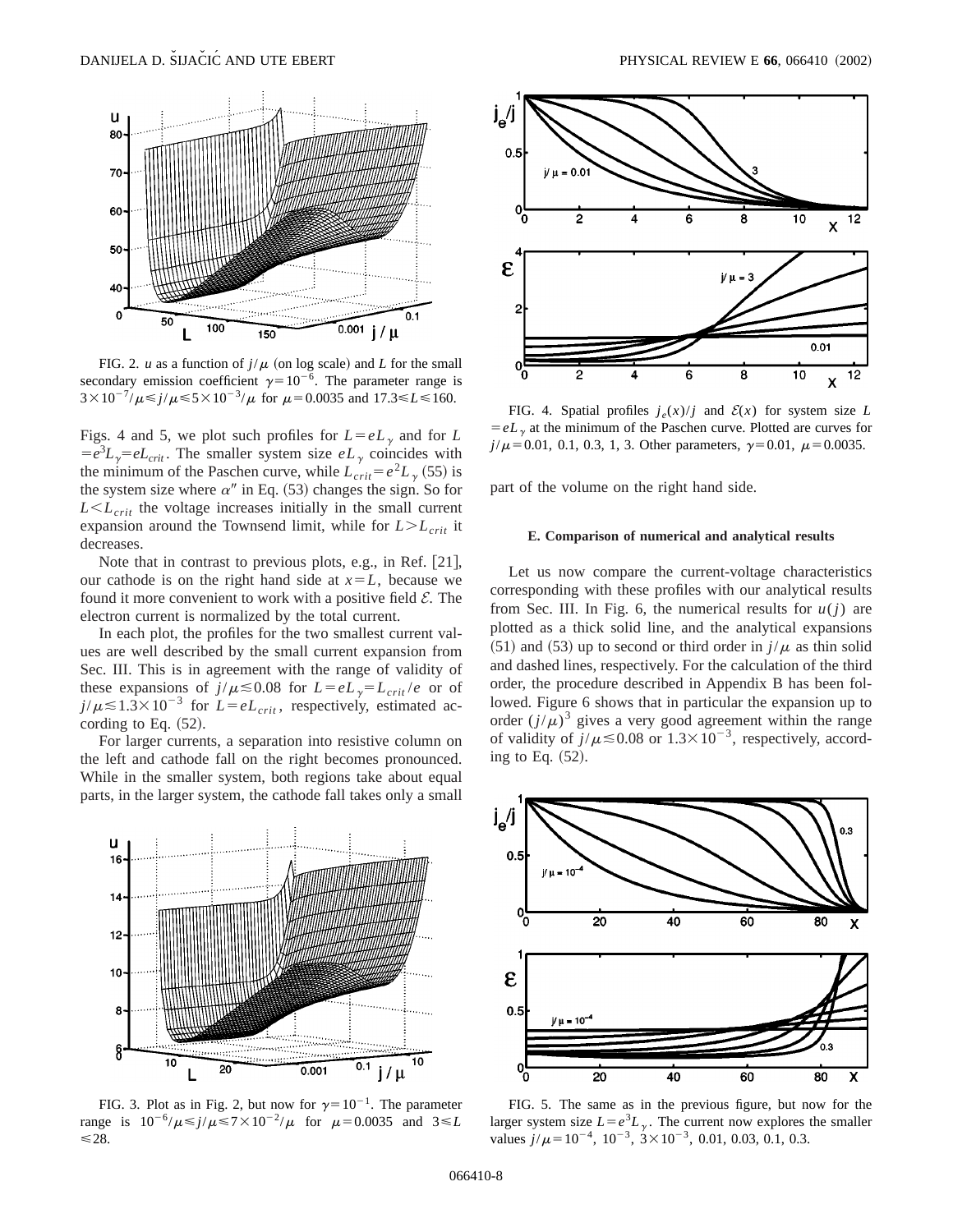

FIG. 6.  $u(j)$  for the systems from Figs. 4 and 5 in the small current limit: upper plot  $L = eL_\gamma$ , lower plot  $L = e^3L_\gamma$ , both with  $\gamma$ =0.01. Numerical result (thick solid line), analytical result (51) up to second order in  $j/\mu$  (thin solid line) and analytical result (53) up to third order in  $j/\mu$  (dashed line).

### **F.** Corrections to  $j/\mu$  scaling

Figure 7 shows the current-voltage characteristics for the same two systems, but now up to larger values of the current than in Fig. 6. Actually, the same current range is explored in each system as in the corresponding Figs. 4 and 5.

In addition, in Fig. 7 we test the  $j/\mu$  scaling by plotting u as a function of  $j/\mu$  within the physical range of  $\mu$  values, including the limit of  $\mu=0$ . It can be noted that for short systems or small currents, the  $\mu$  correction is negligible; this means that  $(1 + \mu)$  can be replaced by 1 in Eq. (19) without



FIG. 7. Current-voltage characteristics for the same two systems as in Figs. 4, 5, and 6 (upper plot  $L = eL_{\gamma}$ , lower plot  $L = e^{3}L_{\gamma}$ ), but now for a larger current range than in Fig. 6. Furthermore, besides the curves for the nitrogen value for the mobility ratio  $\mu$ =0.0035, also the curves for  $\mu$ =0.0095 (hydrogen),  $\mu$ =0.001, and the limiting value  $\mu=0$  are shown.



FIG. 8. The current-voltage characteristics for fixed parameters  $\gamma=0.01$  and  $\mu=0.0035$  and different system sizes, measured in multiples of  $L_{crit} = L_{\gamma}e^2$ . Shown are all possible bifurcation structures from supercritical up to the familiar subcritical case for various values of *L*.

visible consequences. In contrast, for large systems and large currents, there is a small, but visible  $\mu$  correction to the dominant  $j/\mu$  scaling.

## **G. Discussion of bifurcation structures**

We now set the final step in the quantitative understanding of the current-voltage characteristics at the transition from Townsend to glow discharge. We characterize the transitions as subcritical, mixed, or supercritical and locate them in parameter space.

Figure 8 gives an overview over the different behaviors for  $\gamma$ =0.01. It corresponds to different *L*-sections of plots as in Figs. 2 and 3, but now with  $j/\mu$  plotted on a linear rather than a logarithmic scale. For the terminology of subcritical or supercritical bifurcations, it should be noted that  $j/\mu=0$ is a solution for arbitrary *u*. So the complete *u* axis is a solution, too.

In the case of  $L=0.85L<sub>crit</sub>$ , there is a pure forward or supercritical bifurcation: *u* increases monotonically as  $j/\mu$ increases. In contrast, for  $L=1.05L<sub>crit</sub>$ , the bifurcation is purely subcritical: with increasing  $j/\mu$ , the voltage first decreases, and eventually it increases again. This subcritical behavior continues down to  $L = L_{crit} = L_{\gamma}e^2$ , where  $\alpha''$ changes the sign. So indeed, the sign change of  $\alpha''$  in the small current expansion determines the transition from subcritical to some other behavior. However, for  $L < L_{crit}$ , the system does not immediately enter the supercritical regime, but some unexpected mixed behavior can be seen: for increasing  $j/\mu$ , the voltage  $u$  first increases, then it decreases and then it increases again. We distinguish " $mix<sub>I</sub>$ " where the voltage minimum at finite  $j/\mu$  is smaller than the Townsend voltage, and " $mix_{II}$ " where it is larger.

Figure 9 shows a zoom into Fig. 8: a smaller range of current and of system sizes. The form of an upwards parabola of the order  $(j/\mu)^2$  next to the *u* axis is well described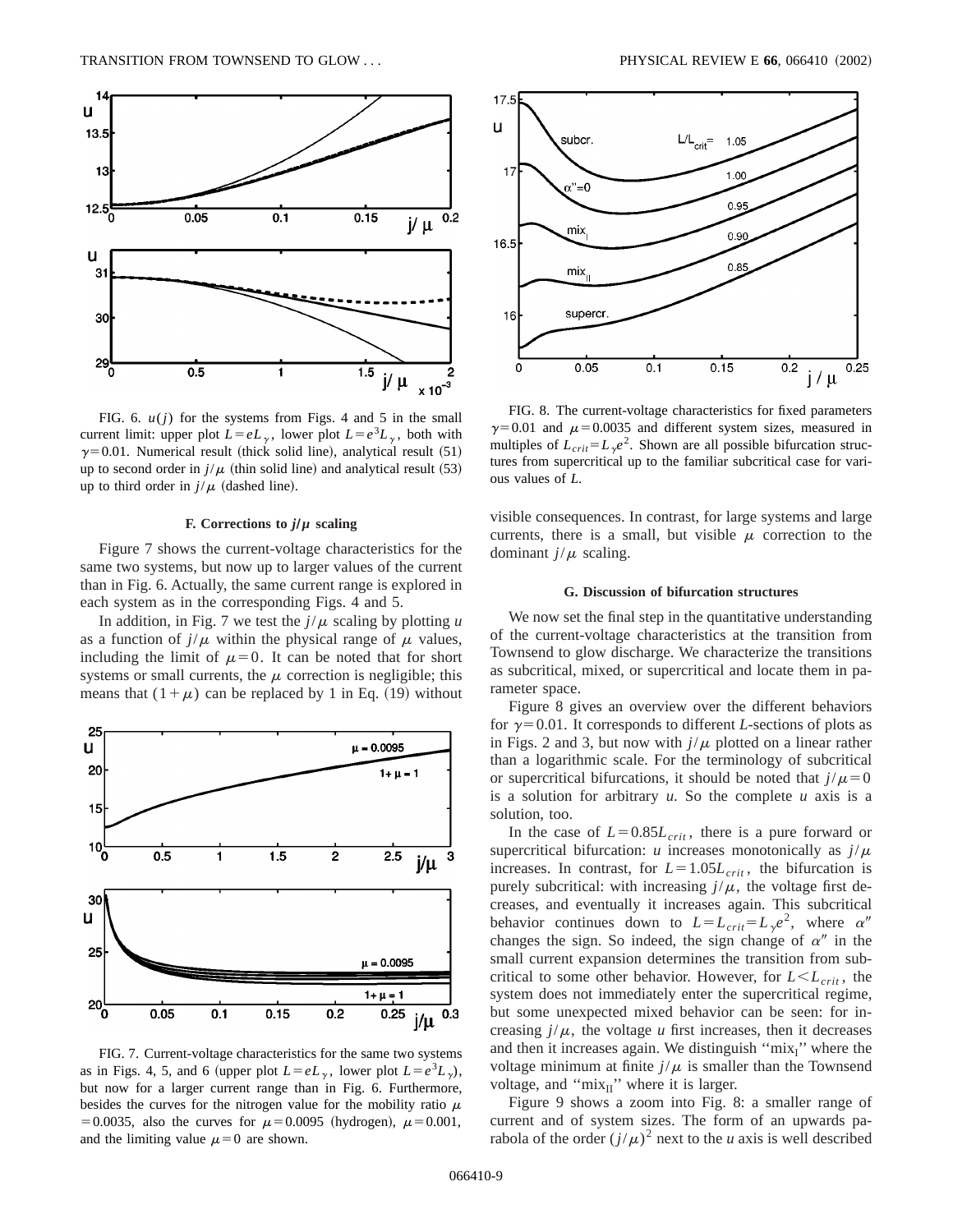

FIG. 9. Zoom into Fig. 8 with smaller values of  $j/\mu$  and system sizes *L*. The range of validity of the analytical small current expansion (53) is  $j/\mu \le 0.017$ .

by the analytical small current expansion of Sec. III. However, in contrast to initial hopes, the turnover of the curves at  $j/\mu \approx 0.02$  is not covered by the small current expansion up to order  $(j/\mu)^3$  whose coefficient even changes sign within the parameter range of Fig. 9. In fact, the range of validity of the expansion breaks down at  $j/\mu \leq 0.017$ , just briefly before the first interesting bending structure in the characteristics.

Finally, in Fig. 10, the bifurcation behavior in the full parameter range of  $\gamma$  is explored. The transition from subcritical to mix<sub>I</sub> always takes place when  $\alpha''$  changes the sign, i.e., at system size  $L_{crit} = L_{\gamma}e^2$ . The transitions from mix<sub>I</sub> to  $mix_{II}$  and then further to supercritical occur at smaller relative system sizes  $L/L_{crit}$  when the secondary emission coefficient  $\gamma$  is smaller. All transitions occur on the right branch of the Paschen curve, since its minimum is at  $L/L_{crit} = e^{-1}$  $= 0.368.$ 



## **V. SUMMARY AND OUTLOOK**

We have studied the classical minimal model that creates a Townsend or glow discharge, in one-dimensional approximation. The dimensionless current-voltage characteristics *u*  $= u(j/\mu)$  depends on essentially only two parameters, the secondary emission coefficient  $\gamma$  and the dimensionless system size  $L \propto pd$ . (With  $j/\mu$  scaling, the further dependence on the small mobility ratio  $\mu = \mu_+ / \mu_e$  is very weak and becomes visible only for long systems in the normal and abnormal glow regime.) Numerically, we have fully explored the bifurcation structure as a function of  $\gamma$  and *L*. Besides the familiar subcritical bifurcation structure of long systems, for decreasing system size *L*, there is a sequence of currentvoltage characteristics, that we have called  $mix_{\text{I}}$  and  $mix_{\text{II}}$ , before the supercritical transition is reached. This general sequence is the same for all relevant values of  $\gamma$  while the precise lengths where the transitions occur, depend on  $\gamma$ , cf. Fig. 10. Analytically, we have calculated the small current expansion about the Townsend limit in a systematic expansion. We found that the term of order  $j/\mu$  is missing, and that the term of order  $(j/\mu)^2$  indeed is proportional to the second derivative of the Townsend coefficient  $\alpha''$  according to the old argument from von Engel and Steenbeck [13], but with a different, strongly  $\gamma$ -dependent proportionality constant. We also have calculated the term of order  $(j/\mu)^3$ . These analytical expansions are in very good agreement with our numerical results within their predicted range of validity.

Of course, the study of this minimal model can only be a first step, and it has been suggested to include a number of additional features. First,  $\gamma$  might not be constant; while the dependence  $\gamma = \gamma(I, V)$  [18] on global parameters seems unphysical, the local dependence  $\gamma = \gamma(E/p)$  has been suggested  $[35]$  and experimentally tested  $[36]$ . Second, the particle mobilities might be field-dependent  $\mu_{\pm} = \mu_{\pm}(E)$ . Third, diffusion was neglected, the approach was fully local, and only one ion type was considered. However, our aim was first to settle the predictions of the classical model in full parameter space as a corner stone and starting point for any future extension that simultaneously also will increase the number of parameters.

The motivation for this work is the impressive variety of spatiotemporal patterns formed in short barrier discharges  $[4–12]$ . The nonlinear element responsible for the spontaneous pattern formation is believed to be a gas discharge in the parameter range of the present work. Parameter regions with negative differential conductivity (NDC) are generally believed to play a decisive role in the formation of the instabilities. Knowledge about NDC regions and the bifurcation structure in the range of these experiments therefore are a condition for their future investigation, and conversely, properties of the current-voltage characteristics might be deduced from temporal oscillations or current constrictions. These pattern formation processes will be the subject of our future studies.

### **ACKNOWLEDGMENT**

D.S. was supported by the Dutch organization for Fundamental Research of Matter, FOM.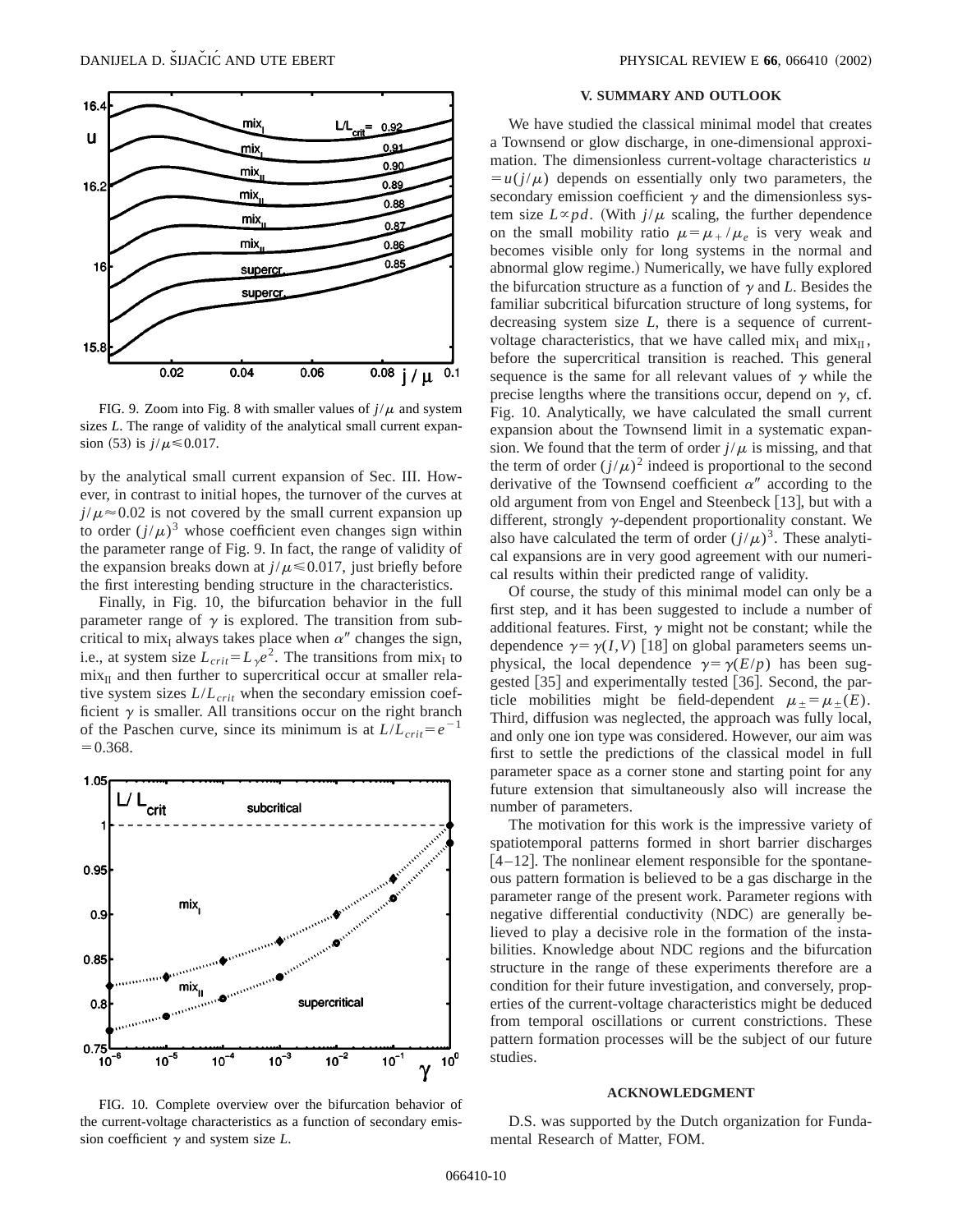# **APPENDIX A: UNIQUENESS OF THE SOLUTION OF THE BOUNDARY VALUE PROBLEM**

Here we prove that the boundary value problem defined by Eqs.  $(18)$ – $(21)$  for fixed *j*,  $\mu$ ,  $\gamma$ , and *L* defines a unique solution  $[j_e(x), \mathcal{E}(x)]$  and hence a unique potential *u*  $=\int_0^L \mathcal{E}(x) dx$ . This lays the ground for our analytical as well as for our numerical procedure. We will keep  $j$ ,  $\mu$ , and  $\gamma$ fixed within this appendix, and will discuss how  $\mathcal{E}(x)$  is determined by *L* and vice versa.

First Eq. (18) for  $j_e$  is integrated with initial condition  $j_e(0) = j$  (20) and inserted into Eq. (19),

$$
\mu \mathcal{E} \partial_x \mathcal{E} = j[1 - (1 + \mu)e^{-\int_0^x \alpha(\mathcal{E}(x))dx}].
$$
 (A1)

The boundary condition  $(20)$  at *L* amounts to

$$
\int_0^L \alpha(\mathcal{E}(x))dx = L_\gamma,\tag{A2}
$$

where we assume that

$$
\alpha(\mathcal{E})>0
$$
 and  $\partial \alpha/\partial \mathcal{E}>0$  for all  $\mathcal{E}>0$ . (A3)

An initial condition  $\mathcal{E}(0)$  defines a unique solution  $\mathcal{E}(x)$  of Eq.  $(A1)$  and hence a unique system size *L* through Eq.  $(A2)$ . We will show below that *L* is a monotonically decreasing function of  $\mathcal{E}(0)$ ,

$$
dL/d\mathcal{E}(0) < 0 \quad \text{for fixed } j, \mu, \gamma. \tag{A4}
$$

This statement has two immediate consequences:  $(i)$  it shows that  $\mathcal{E}(0)$  and therefore also  $\mathcal{E}(x)$  and *u* are uniquely determined by *L*; and (*ii*) it lays the ground for our numerical iteration procedure where  $\mathcal{E}(0)$  is fixed, and the resulting *L* is calculated and compared to the true *L*.

Why is the statement  $(A4)$  true? Compare two solutions  $\mathcal{E}_{1,2}(x)$  and suppose that  $\mathcal{E}_1(x') > \mathcal{E}_2(x')$  on some interval  $0 \leq x' \leq x$ . Then for the difference, we get from Eq. (A1) that

$$
\frac{\mu}{2j(1+\mu)}(\partial_x \mathcal{E}_1^2 - \partial_x \mathcal{E}_2^2) = e^{-\int_0^x \alpha(\mathcal{E}_2(x))dx} - e^{-\int_0^x \alpha(\mathcal{E}_1(x))dx} \ge 0,
$$
\n(A5)

where the bound  $\cdots \ge 0$  is a direct consequence of Eq. (A3). So when  $\mathcal{E}_1$  is above  $\mathcal{E}_2$  on some interval  $0 \le x' \le x$ , then at the end of the interval, we have  $\partial_x \mathcal{E}_1^2 > \partial_x \mathcal{E}_2^2$ , and  $\mathcal{E}_1$  stays above  $\mathcal{E}_2$ . As a consequence

$$
\mathcal{E}_1(x) > \mathcal{E}_2(x)
$$
 for all  $x \ge 0$ , if  $\mathcal{E}_1(0) > \mathcal{E}_2(0)$ . (A6)

Inserting this into Eq.  $(A2)$  and using Eq.  $(A3)$ , statement  $(A4)$  results.

# **APPENDIX B: THE CORRECTION OF**  $O(j^3)$  **ABOUT THE TOWNSEND LIMIT**

We here sketch the essential elements of the calculation of the third term  $j<sup>3</sup>$  of the expansion about the Townsend limit: first Eq. (38) is integrated. With Eq. (48) for  $\iota_1$ , Eq. (49) for  $\mathcal{E}_1$ , and the boundary condition (42), we get

$$
\iota_2(x) = -\frac{\alpha' e^{-\alpha x}}{\alpha^2 \mu \mathcal{E}_T} \left[ \frac{(\alpha x)^2}{2} + (1 + \mu)(1 - e^{-\alpha x}) -\alpha x \left( \frac{L_{\gamma}}{2} + (1 + \mu) \frac{1 - e^{-\alpha x}}{L_{\gamma}} \right) \right].
$$
 (B1)

This result allows us now to integrate  $\mathcal{E}_2(x)$  in Eq. (41) with the rather lengthy result

$$
\mathcal{E}_2(x) = \frac{1}{2\alpha^2 \mu^2 \mathcal{E}_T^3} \Bigg[ (1+\mu) \frac{\alpha' \mathcal{E}_T}{\alpha} \n\times \Bigg\{ -( \alpha x)^2 e^{-\alpha x} + (1+\mu) (e^{-2\alpha x} - 2e^{-\alpha x}) \n+ 2 \Big( \frac{L_\gamma}{2} - 1 + (1+\mu) \frac{1 - e^{-L_\gamma}}{L_\gamma} \Big( \alpha x + 1) e^{-\alpha x} \Bigg\} \n- \alpha x \Bigg( L_\gamma - \alpha x + 2 (1+\mu) \frac{1 - e^{-L_\gamma}}{L_\gamma} \Bigg) \n+ 2 (1+\mu) \Bigg( \frac{L_\gamma}{2} + (1+\mu) \frac{1-L_\gamma}{L_\gamma} - \alpha x \Bigg) e^{-\alpha x} \n- (1+\mu)^2 e^{-2\alpha x} \Bigg] + C.
$$
\n(B2)

The constant of integration  $C$  is determined through Eq.  $(45)$ ,

$$
\int_0^L \mathcal{E}_2 dx = -\frac{\alpha''}{2} \frac{F(\gamma, \mu)}{\alpha^3 \mu^2 \mathcal{E}_T^2}.
$$
 (B3)

Finally,  $\int_0^L \mathcal{E}_3 dx$  is determined by  $\mathcal{E}_1$  and  $\mathcal{E}_2$  through Eq.  $(46)$  as

$$
\int_0^L \mathcal{E}_3 \, dx = -\frac{\alpha''}{\alpha'} \int_0^L \mathcal{E}_1 \mathcal{E}_2 \, dx - \frac{\alpha'''}{3! \, \alpha'} \int_0^L \mathcal{E}_1^3 dx. \quad \text{(B4)}
$$

Insertion of the result in Eq.  $(47)$  yields the third order expansion  $(53)$  with an explicit expression for the function  $f_3$ .

All integrals can be performed analytically. However, the results are lengthy and exhibit no simplifying structure. Therefore, we rather have performed the remaining integrals by computer algebra. Results are shown in Fig. 6.